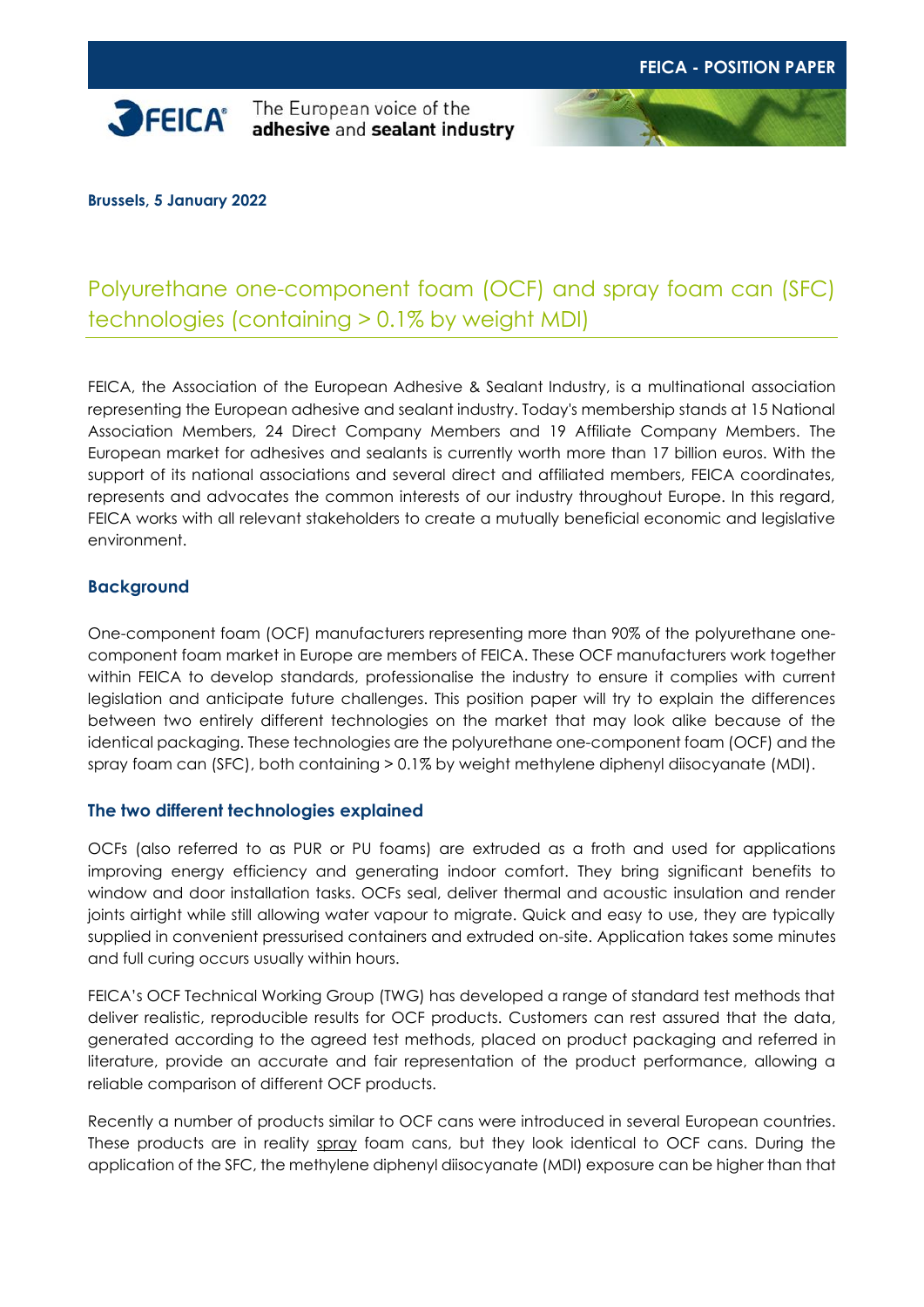for OCF, especially when the spray foam cans have a MDI content similar to that of OCF. This paper refers only to the conventional, MDI-containing products, whose safety aspects are known.

SFC products with a diisocyanate content over 0.1%, that are available to consumers should bear a 'use advice against', since the MDI consortium has submitted in the REACH dossier a 'use advised against of' spray application by consumers as it is not safe for them. The consumer use of SFCs is not covered in the REACH dossier, and as such this usage of MDI - in SFCs - is forbidden. If one wishes to promote a product for this use, a real Risk Analysis Study should be run and notified to the ECHA.

OCF products manufactured by FEICA members are fully compliant with established EU regulations. For PU-based products sold to the general public, restrictions are already in place (please click [here](https://echa.europa.eu/documents/10162/46cb2ae0-ee6b-4319-8604-b5b1d4a41d53) for additional information). FEICA has been at the forefront of the discussions regarding the ongoing PU restriction on the use of diisocyanates (please click [here](https://eur-lex.europa.eu/legal-content/EN/TXT/?uri=uriserv%3AOJ.L_.2020.252.01.0024.01.ENG&toc=OJ%3AL%3A2020%3A252%3ATOC) for more information). The different technologies (OCF and SFC) have different training requirements within the EU regulation; OCFs fall under level 1 (general training) while SFCs fall under level 3 (advanced training requirements).

|                                                                                      | One Component Foam (OCF)                                                    | Spray Foam Can (SFC)                                                                                                                                                                                                                                           |
|--------------------------------------------------------------------------------------|-----------------------------------------------------------------------------|----------------------------------------------------------------------------------------------------------------------------------------------------------------------------------------------------------------------------------------------------------------|
| Technology                                                                           | 1 component, moisture curing                                                | 1 component, moisture curing                                                                                                                                                                                                                                   |
| Packaging                                                                            | small aerosol can or pressurized container (ca. 10 kg)                      | small aerosol can or pressurized container (ca. 10 kg)                                                                                                                                                                                                         |
| Application                                                                          | mainly used as gap filler but also as adhesive, applied<br>as froth on site | mainly used for insulating bigger surfaces e.g. attics,<br>roofs, applied as spray on site                                                                                                                                                                     |
| Application time for one<br>$\circ$<br>user approx., in the same<br>application area | up to 2 cans per hour                                                       | up to 20 cans per hour                                                                                                                                                                                                                                         |
| Curing time<br>$\circ$                                                               | hours                                                                       | minutes                                                                                                                                                                                                                                                        |
| Intended uses                                                                        | o professional use<br>o consumer use                                        | o professional use<br>o spray application for consumers is not REACH<br>Registered (Registration nr. 01-2119457015-45),<br>hence prohibited. It is considered not safe as control<br>can not be guaranteed.                                                    |
| <b>Health risk</b>                                                                   | skin & respiratory sensitizer                                               | skin & respiratory sensitizer                                                                                                                                                                                                                                  |
| Skin exposure risk<br>$\circ$                                                        | low-medium                                                                  | low-medium                                                                                                                                                                                                                                                     |
| Inhalation exposure risk<br>$\circ$                                                  | low                                                                         | high, not only for the applicators but anyone near this<br>work will be at risk                                                                                                                                                                                |
| <b>Risk Management Measures</b>                                                      |                                                                             |                                                                                                                                                                                                                                                                |
| Ventilation<br>$\circ$                                                               | interior application requires adequate ventilation                          | interior application requires adequate ventilation                                                                                                                                                                                                             |
| Training<br>$\circ$                                                                  | general training (Level 1) on safe handling                                 | the application requires a higher degree of RMM<br>compared to OCF and the selection, use and<br>maintenance of these RMM are more demanding,<br>requiring more intensive training (Level 3) to avoid<br>incorrect selection, use, maintenance and application |
| PPE                                                                                  | safety glasses, gloves & protective clothing with long<br>sleeves           | safety glasses, gloves, protective clothing with long<br>sleeves & a self-contained breathing apparatus with an<br>external air supply                                                                                                                         |

Please see more details about the two different technologies in the tables below.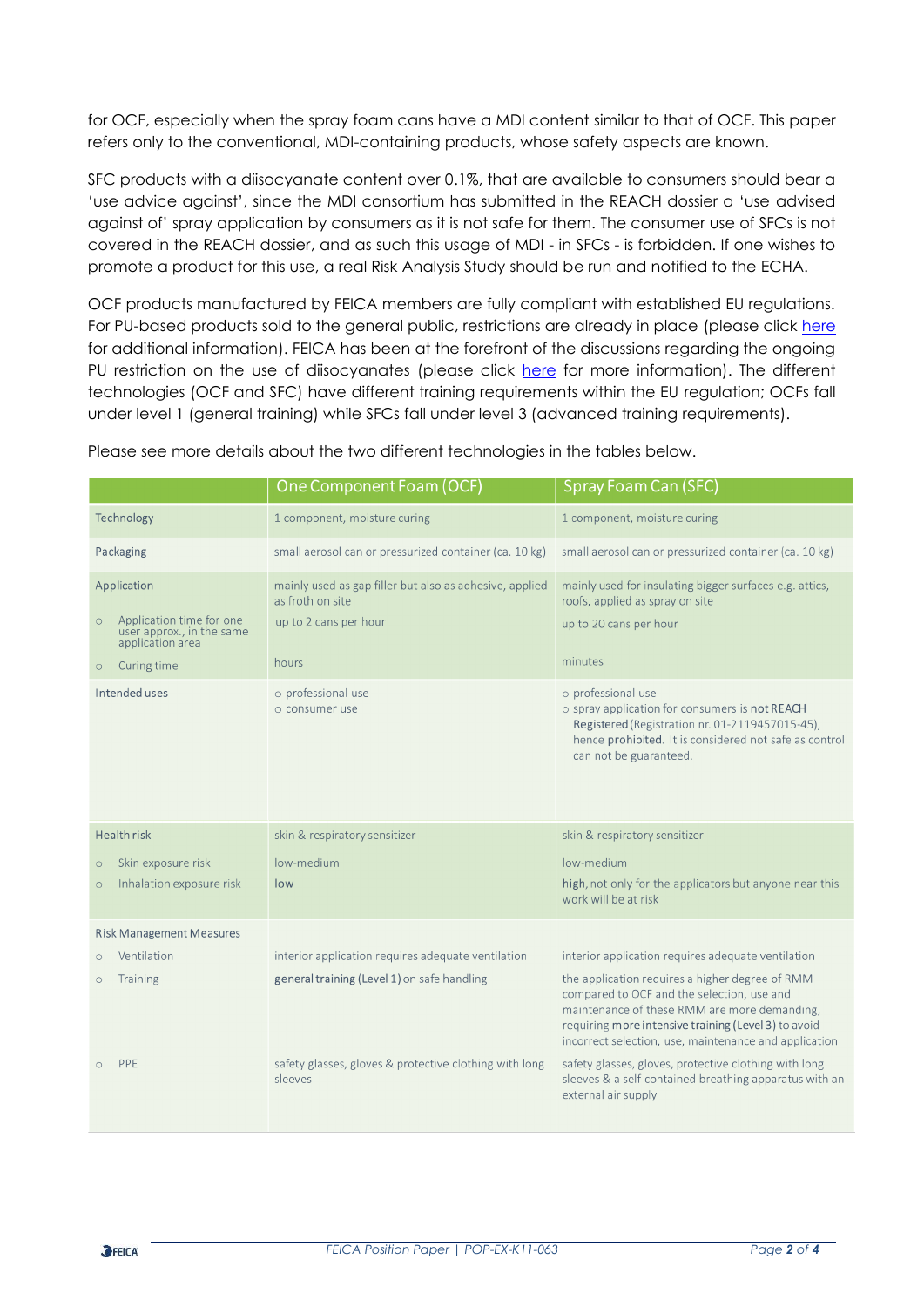|                           | One Component Foam (OCF)                                                                                                                                                                                                                                                                                                                          | Spray Foam Can (SFC)                                                                                                                                                                                                                                                                                                                                                                                                                                                                      |
|---------------------------|---------------------------------------------------------------------------------------------------------------------------------------------------------------------------------------------------------------------------------------------------------------------------------------------------------------------------------------------------|-------------------------------------------------------------------------------------------------------------------------------------------------------------------------------------------------------------------------------------------------------------------------------------------------------------------------------------------------------------------------------------------------------------------------------------------------------------------------------------------|
| Safe handling             | When OCF applicators follow appropriate safety<br>measures, the potential hazards associated with OCF<br>chemicals in the workplace can be effectively managed<br>through the use of:<br>natural ventilation<br>$\Omega$<br>work instructions/practices, training (Level 1)<br>$\circ$<br>appropriate Personal Protective Equipment<br>$\bigcirc$ | When SFC applicators follow appropriate safety<br>measures, the potential hazards associated with SFC<br>chemicals in the workplace can be effectively managed<br>through the use of:<br>Local Exhaust Ventilation (LEV)<br>$\circ$<br>work instructions/practices, in-depth training<br>$\circ$<br>(Level 3)<br>appropriate Personal Protective Equipment incl.<br>$\bigcirc$<br><b>Respiratory Protective Equipment</b><br>restricting unauthorized access to the work zone<br>$\Omega$ |
| Risk of explosion or fire | o The risk of fire is related to the type of blowing<br>agent/propellant used and the effectiveness of the<br>ventilation.<br>o In small OCF cans flammable propellants are used,<br>increasing the risk for fire.<br>o If the small aerosol cans are stored at elevated<br>temperatures, there is a risk of rupture/explosion of<br>the can      | o The risk of fire is related to the type of blowing<br>agent/propellant used and the effectiveness of the<br>ventilation.<br>o In small SFC cans flammable propellants are used,<br>increasing the risk for fire.<br>o Higher risk of fire, since the application volume is<br>higher, hence more flammable propellants present<br>in the air<br>o If the small aerosol cans are stored at elevated<br>temperatures, there is a risk of rupture/explosion of<br>the can                  |

## **Conclusion**

It has to be noted that while both OCF and SFC products are placed on the market, a clear distinction between those two product technologies has to be made. Products containing diisocyanates should be designed as such that during application, the diisocyanate exposure is not higher than the acceptable OELs in the respective countries.

OCF products manufactured by FEICA members and the technology itself are safe and fully compliant with all relevant European standards and regulations in place.

This FEICA position paper has been co-signed by ISOPA, the Association of diisocyanates & polyols producers.



**Contact**

**FEICA Regulatory Affairs**: **ISOPA:** Dimitrios Soutzoukis Brieuc Lits - Communication Officer [\(d.soutzoukis@feica.eu\)](mailto:d.soutzoukis@feica.eu) [\(brieuc.lits@isopa.org\)](mailto:brieuc.lits@isopa.org)

FEICA is registered in the **EU Transparency Register** with ID no. **51642763262-89**

FEICA - Association of the European Adhesive & Sealant Industry Rue Belliard 40 box 10, 1040 Brussels, Belgium Tel: +32 (0)2 896 96 00 [info@feica.eu](mailto:info@feica.eu) | [www.feica.eu](http://www.feica.eu/)

**Publication ref.: POP-EX-K11-063**